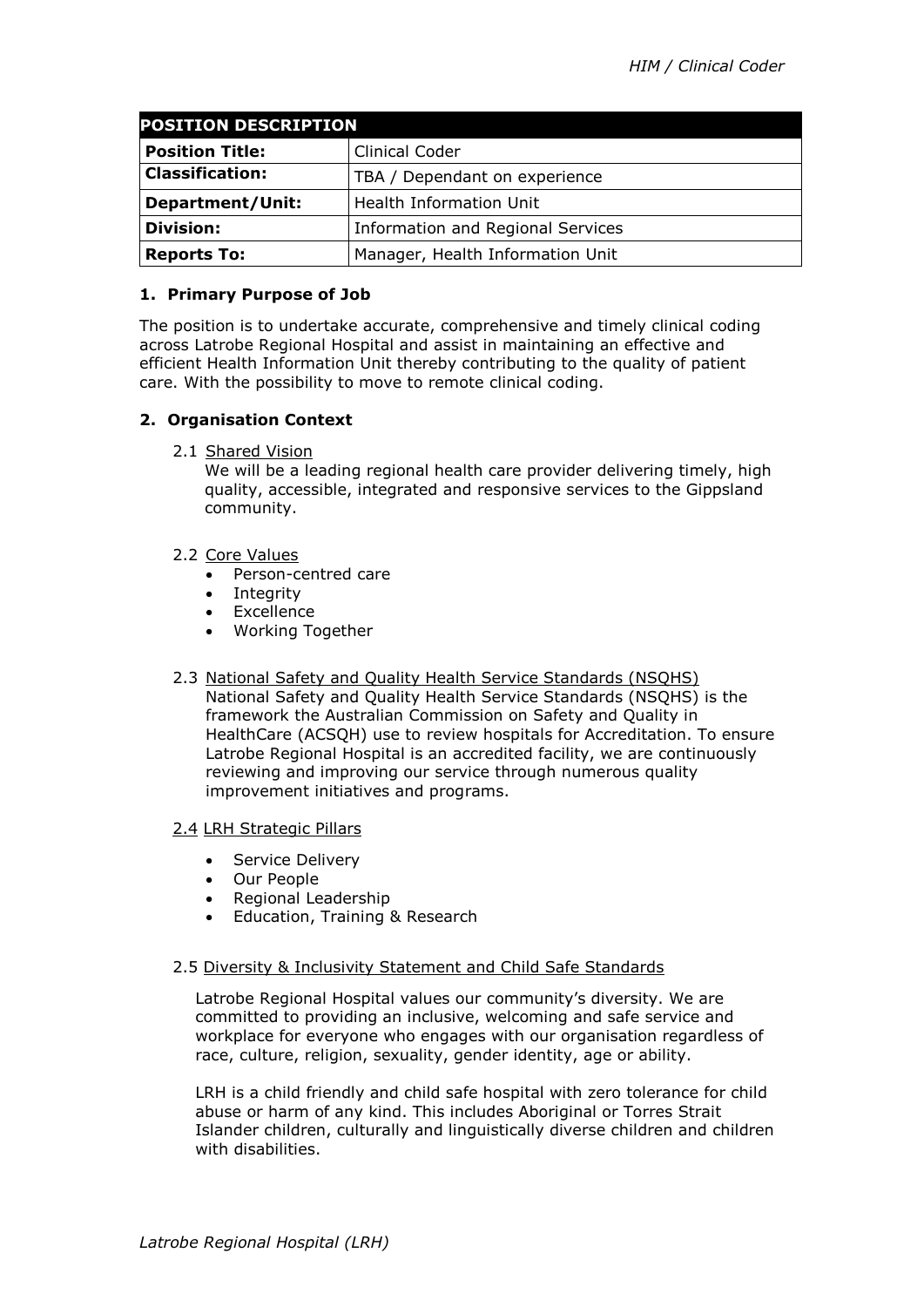LRH has policies and protocols in place in line with the Victorian Child Safe Standards to ensure the safety and wellbeing of both paediatric patients and paediatric visitors.

### 2.6 Structure

The HIM / Clinical Coder reports to the Manager, Health Information Unit.



#### 2.7 Liaison

Liaise within the frameworks of established protocols with both internal and external agencies

- *External:* Local Medical Officers, Visiting Medical Officers and other various external bodies
- *Internal:* Executive Management, Medical Services, Information Communication Technology, Finance Department. Patient Services Unit, Ward Clerks and other various staff as needed.

## **3. Resource Management**

- 3.1 Total Staff Management (FTE)
	- Not applicable
- 3.2 Annual Operating Expenditure
	- Not Applicable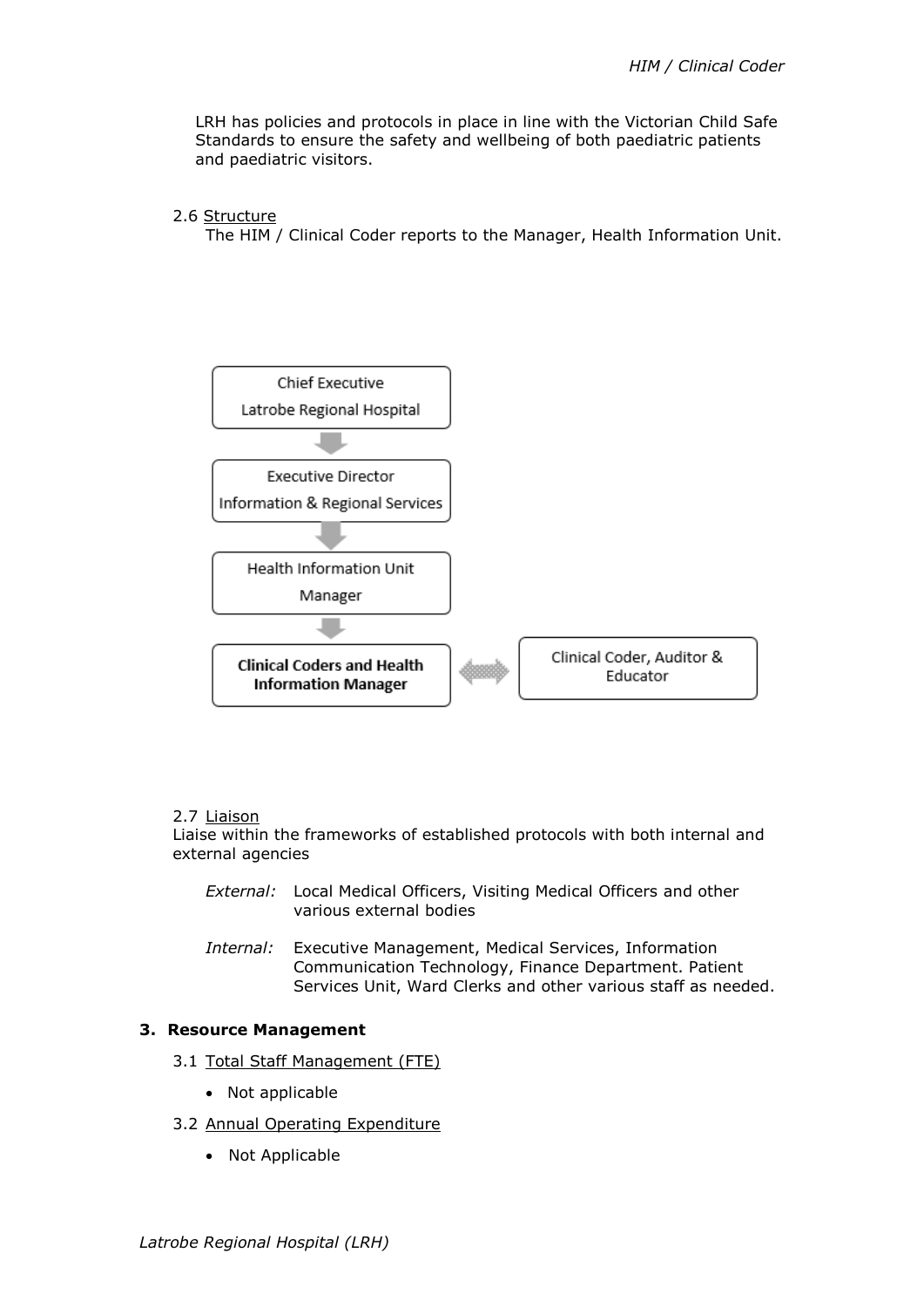- 3.3 Personal Responsibilities
	- Compliance with Occupational Health & Safety Regulations
	- Compliance with Working from Home Agreement Protocol
	- Compliance with Remote Coding Protocol
	- Compliance with legislative requirements
	- To complete mandatory training annually
	- To participate in annual performance appraisal
	- Support the delivery of high quality and safe patient care
	- Awareness and engagement in continuous improvement initiatives

## **4. Qualifications/Experience**

#### 4.1 Mandatory

- Successful completion of a recognised Clinical Coding Course (HIMAA or equivalent)
- Current knowledge, experience ICD-10-AM coding
- Comprehensive knowledge of clinical coding systems
- Skills in interpretation and analysis of clinical data
- Demonstrated sound time management and organisation skills with the ability to meet tight deadlines within defined resources ensuring targets are met
- Demonstrate capacity to work independently and collaboratively as a part of a high performing team with the ability to motivate and coordinate staff.
- Highly competent computer skills utilising varied and appropriate software programs (e.g. word processing, data management systems and spreadsheets)
- Demonstrated experience, competency and extensive recent clinical coding experience using ICD-10-AM & ACHI with a thorough understanding of the Australian Coding Standards and a understanding of casemix, DRGs and Activity Based Management models and their application the health system.

#### 4.2 Desirable

- Experience and demonstrated competency in Clinical Coding using ICD-10-AM Classification system across a broad casemix for a period of at least 2 years is essential and experience in a Hospital or health care setting is desirable
	- Recent attendance at coding workshops, education updates and conferences
	- Experience working with in-house software program Health smart iPM and AllScripts Sunrise Electronic Medical Record
	- $\bullet$

## **5. Key Selection Criteria**

- 5.1 Key Competencies
	- Respect for confidentiality
	- Well-developed organisational skills
	- Excellent computer skills
	- Attention to detail and production of accurate work
	- Ability to work well in an environment of conflicting demands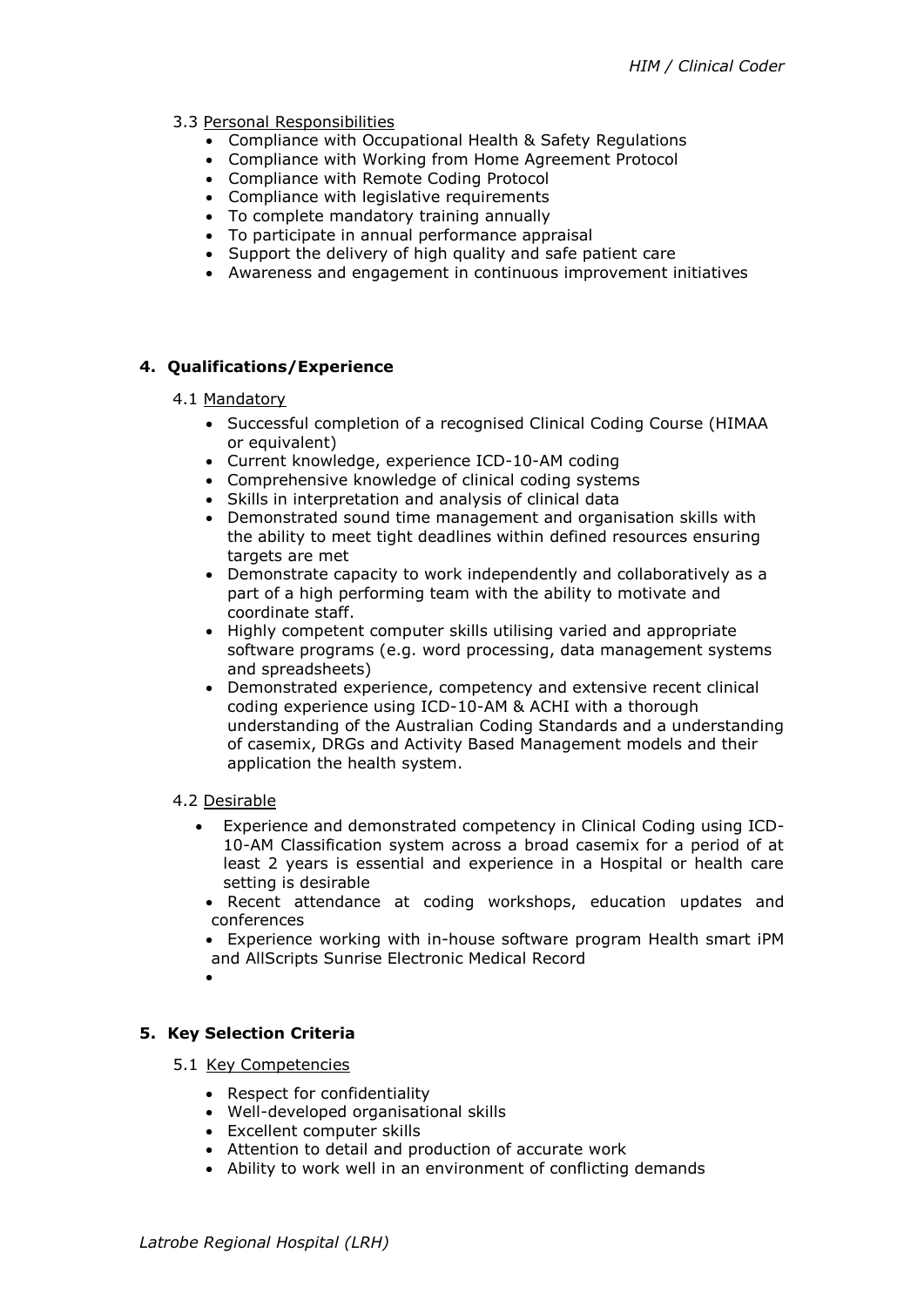- Demonstrates ability to organise and prioritise daily tasks and meet deadlines
- Demonstrated ability with ICD 10 AM coding standards and Department of Health guidelines
- Strong commitment to customer service

### 5.2 Personal Attributes

- Excellent communication and interpersonal skills (written and verbal)
- High standard of personal presentation, including a professional disposition and diplomatic approach
- Ability to work well under pressure
- Flexible and adaptable.
- Ability to work and participate well within a team
- Willingness to learn new techniques and practices
- Motivated to continual improvement

### **6. Other Attributes Required**

• Not Applicable

### **7. Duties/Responsibilities**

7.1 Maintain patient/client and staff confidentiality

7.2 Contribute and assist with the Clinical Coding of records to meet National Centre in Classification of Health (NCCH) and NSQHS (standard 1)

*Activities include:*

- Read, analyse and extract relevant information from patient episodes in accordance with ICD 10 AM Australian modification coding guidelines to ensure quality coding
- Ensure the accurate and comprehensive entry of coded information into the hospital's Patient Management System
- Adhere to clinical coding time deadlines set by the Department of Health and Human Services
- Complete coding in accordance with internal Key performance indicators (KPIs).
- Interact with Health Information Managers, Unit Managers and Clinicians to implement appropriate strategies to improve coding
- Participate in quality review activities and coding audits
- Participate in ongoing development and training programs
- Contribute to the editing and verification processes in the preparation of coded data for submission to the DoH and DHS
- Complete registrations and notifications of cancer to the Victorian Cancer Registry
- Keep abreast of current updates to clinical coding standards through selfeducation and attendance at professional development workshops and/or conferences.

#### *Measures include:*

- The designated LRH clinical coding process is adhered to
- DHS and internal time deadlines are fully met 100% of occasions
- Coding practices are implemented and evaluated as per NCCH standards via DHS audits
- Audits indicate compliance with DHS coding guidelines using DHS benchmarks